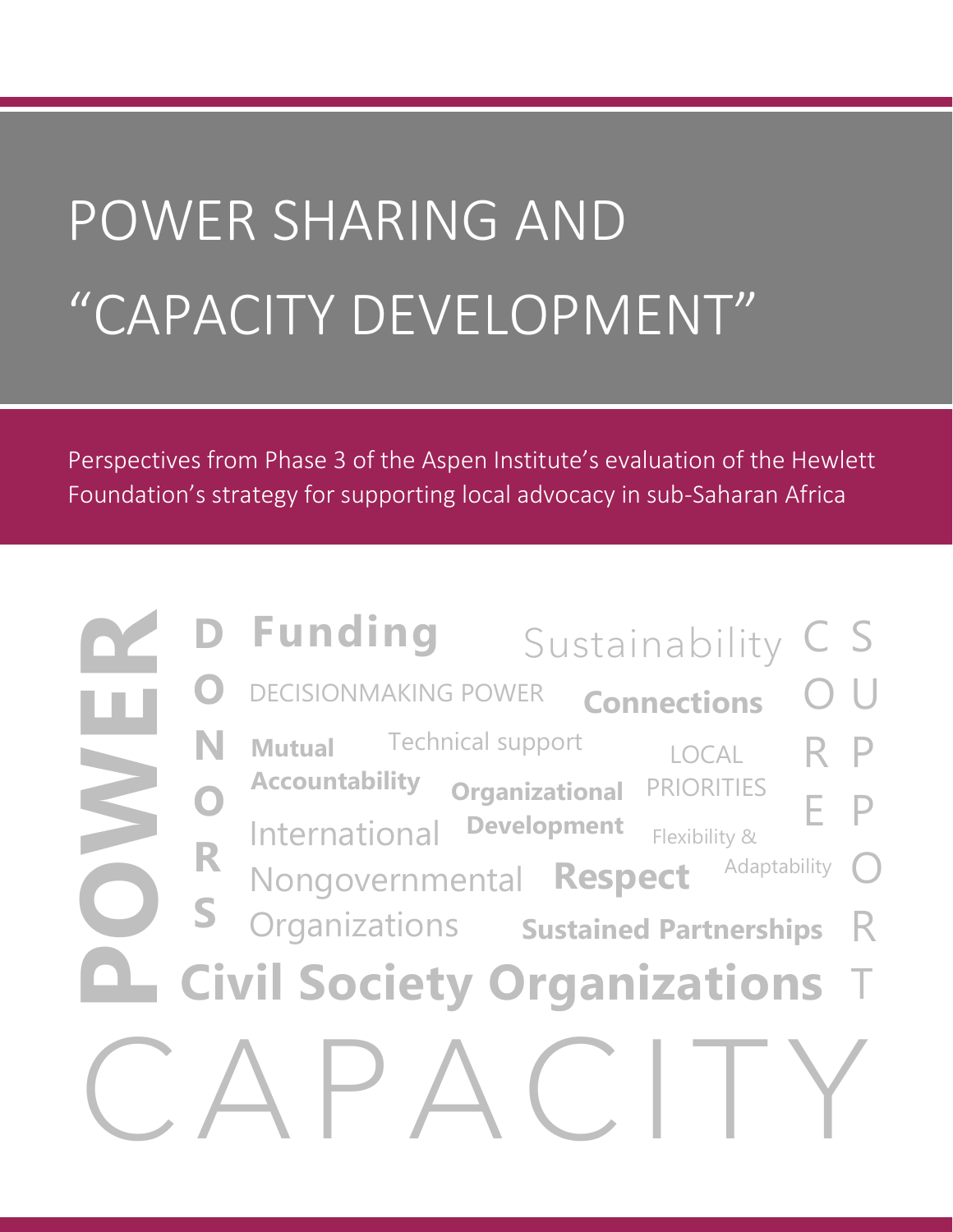# INTRODUCTION

In 2016, the William and Flora Hewlett Foundation articulated a bold goal for its international reproductive health [strategy to support local](https://hewlett.org/wp-content/uploads/2016/11/Supporting-Local-Advocacy-in-Sub-Saharan-Africa.pdf)  [advocacy in sub-Saharan Africa:](https://hewlett.org/wp-content/uploads/2016/11/Supporting-Local-Advocacy-in-Sub-Saharan-Africa.pdf) A vibrant sector of local civil society organizations (CSOs) in sub-Saharan Africa that can capably and positively influence the family planning and reproductive health (FPRH) policies and funding decisions of their own national governments and of international donors. The strategy embraces **five core principles** expected to shape the actions of the foundation, the portfolio of grantees, and the CSOs to which the grantees provide financial and capacity development support:

- **1.** Support local advocacy priorities while seeking opportunities to connect these to global advocacy efforts.
- **2.** Strengthen and provide more hands-on and sustained technical assistance tailored to each organization.
- **3.** Support longer-term advocacy partnerships that strengthen and support local advocacy capacity.
- **4.** Encourage mutual accountability among all parties: funders, intermediaries, and local partners.
- **5.** Measure progress, document, adapt and share what is learned.

This report describes findings and

recommendations from the third phase of a fiveyear learning process led by the Aspen Planning and Evaluation Program (APEP). <sup>1</sup> This phase explored whether and how practices aligned with the principles contributed to **power sharing and power shifting** and **capacity strengthening** – two of the strategy's intended short-term outcomes.

Our findings are based on data collected in 2019 and early 2020 via interviews with grantees and foundation staff, interviews and surveys of CSOs working with the grantees, and observations during the foundation's October 2019 grantee and CSO convening in Saly, Senegal (see appendix for details).

# The Portfolio

#### Advocacy Partners

Four international non-governmental organizations (INGO) received five-year grants to provide local CSO sub-grantees with funding and capacity support aimed at advancing the sub-grantees' advocacy agendas.

- *Equilibres et Populations*
- *Deutsche Stiftung Weltbevoelkerung*
- *International Women's Health Coalition*
- *PAI*

#### Opportunistic Engagement Grantees

Eight organizations (six INGOs and two national CSOs) working at the country and regional levels to support local CSOs' advocacy and capacity development.

- *Center for Health, Human Rights and Development\**
- *Center for Reproductive Rights, Africa Program*
- *Forum for Women in Democracy\**
- *IntraHealth, CS4FP*
- *Johns Hopkins University/Advance Family Planning*
- *Mannion Daniels/AmplifyChange*
- *International Planned Parenthood Federation Africa Regional Office*
- *World Faiths Development Dialogue*

#### Advocacy Accelerator

Supported through a grant to Amref Health Africa, the Accelerator is an online and in-person platform aiming to strengthen advocacy capacity among CSOs and other stakeholders working on health and development in Africa.

*\* Beginning in 2019, the foundation provided general operating support grants directly to these two CSOs in the region.*

<sup>1</sup> The APEP team includes David Devlin-Foltz and Susanna Dilliplane, based in the US, and consultants Rhonda Schlangen, Coumba Toure, and Julie Tumbo, based respectively in the US, Senegal, and Kenya.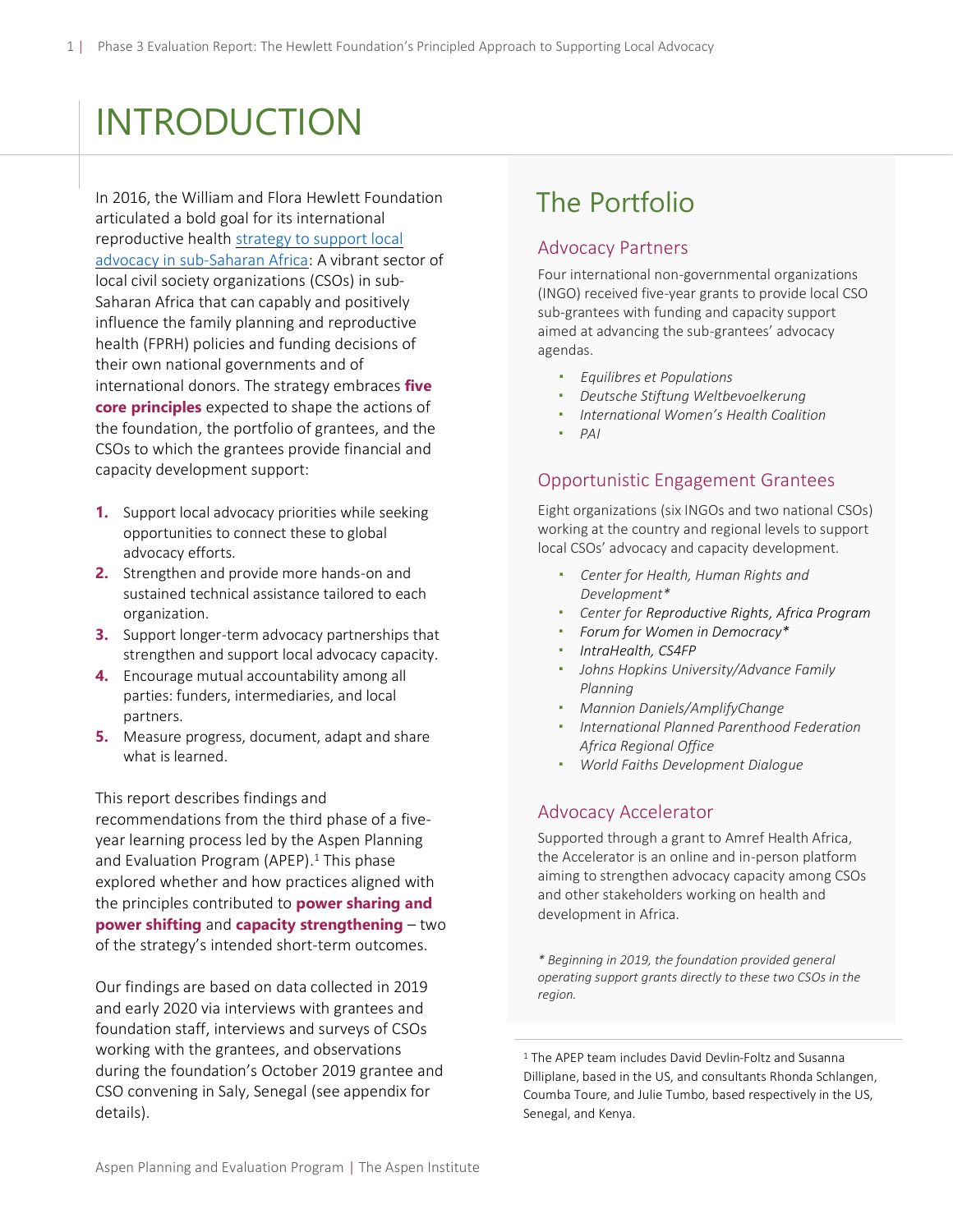# POWER SHARING AND POWER SHIFTING

# Power sharing and power shifting in the grantee partnerships with CSOs

Shifting more decision-making power towards local CSOs in sub-Saharan Africa is at the core of the foundation's strategy. To advance a robust African CSO sector with the capacity to influence FPRH policies and funding decisions, the foundation emphasizes the need to shift power away from funders and its INGO grantees and towards local CSOs, enabling the CSOs to exercise more control over how they strengthen and exercise their organizational and advocacy capacity. The strategy assumes that this approach will lead to more effective capacity development, which will, in turn, result in more sustainable, effective advocacy organizations capable of influencing policy and funding decisions in the long run.

In this phase of the evaluation, we primarily examined how power dynamics manifest in different aspects of decision making and negotiation that occur in "sub-granting" or "intermediary" relationships between INGO grantees and in-country CSOs. The foundation added two CSOs as direct grantees, expanding our evaluation beyond the purely "intermediary" grantmaking model that the foundation sought to ground in its five principles. However, the strategy and this evaluation do not address in detail the relationship between CSOs and the community members they seek to serve through their advocacy work. Assessing whether the CSOs apply these principles to those relationships would be an intriguing area for future research.

#### **Who has power over advocacy priorities, strategies, and activities?**

#### **Most CSOs report an equal or greater role than grantees in determining their policy priorities and advocacy strategies and activities.**

As reflected in the strategy's first principle, the foundation expects grantees to support local advocacy priorities. A large majority of CSOs supported by the Advocacy Partner and

#### **Figure 1. Determining policy priorities and advocacy strategies and activities**

A large majority of CSOs reported that the grantee played a smaller role than the CSO or no role at all.



#### **Advocacy Strategies and Activities**



*Note: Percentages total to more than 100 because a few respondents selected more than one response option. Source: Pooled data from the Phase 3 CSO survey and CSO interviews (N=61).*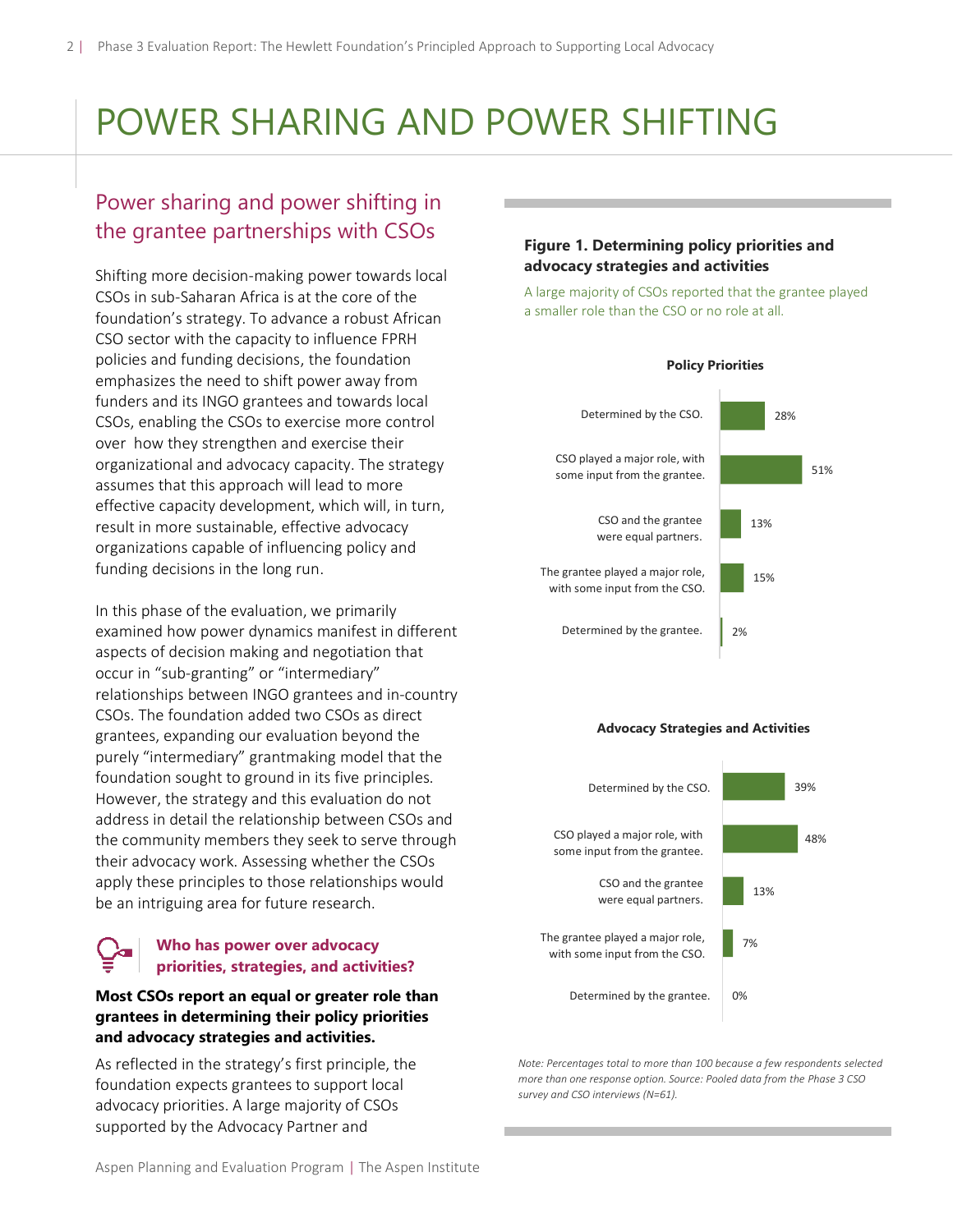Opportunistic Engagement grantees reported that they have a greater role than the grantee in shaping their policy priorities and in determining what strategies and activities to pursue (Figure 1). This suggests that, at least when it comes to shaping policy priorities and advocacy strategies and activities, grantee practices are largely aligned with the strategy's emphasis on power sharing. A CSO's degree of power in determining strategies and activities does not appear to be a function of how long the CSO has been in operation or worked on FPRH advocacy specifically. Nor is control over these decisions necessarily contingent on how long a CSO and grantee have partnered: CSOs who said they had fully determined their own strategies and activities included those with new (2-3 years) and long-running (5+ years) partnerships with grantees.

#### **Who has power to shape capacity development priorities and support?**

#### **CSOs report a strong role in shaping their capacity development priorities and the structure, content, and timing of the capacity support they receive.**

Another key area of decision-making power in CSOgrantee partnerships: identifying CSOs' capacity needs and how best to address them. Foundations make grants to INGOs to bring funding and capacity development resources to CSOs, potentially creating a relationship of dependency and a power imbalance. The foundation seeks to disrupt this model by advancing principles aimed at encouraging longer-term partnerships between INGOs and CSOs, sustained and better-tailored capacity development, and mutual accountability among CSOs, grantees, and the foundation. Some resulting change in the CSOs' power is at least implicit in these principles. In 2019, the foundation explicitly encouraged grantees to shift power towards CSOs in identifying and addressing their capacity strengthening needs, and to fund CSO efforts to address those needs. More broadly, the strategy recognizes the agency of CSOs and their potential to generate as well as receive knowledge; as one grantee staff member said, "it's a two-way street."

Our interviews with CSOs explored the process through which their capacity needs are identified. Nearly all described the leading and/or equal roles

they played in determining their own capacity needs – as part of a self-appraisal process, as part of their proposal, and/or on an ongoing basis during the course of a grant agreement.

Once capacity priorities have been identified, power may be expressed in who decides on the structure, content, and timing of capacity support. We found that 89% of CSO respondents reported that they played an equal or stronger role than the grantee in determining their capacity support. Overall, these responses suggest alignment with the foundation's emphasis on ensuring that CSOs exercise equal or greater power than grantees in shaping their capacity strengthening work.

#### **Who has power over the use of funds?**

#### **Limits on CSOs' power over budget decisions represent a constraint on their ability to fully determine their advocacy work.**

An important expression of power shifting involves transferring control to CSOs in determining how funds are used. Mindful that it can be challenging for CSOs to speak directly and candidly about power dynamics in their relationships with grantees, we probed budgeting issues indirectly through a hypothetical question to CSO interviewees: what would you do differently if you had the same grant amount from your INGO partner, but the funds were unrestricted?

Though some responses were ambiguous, the 18 CSO interviewees who answered this question generally fell into two categories. Eleven indicated they would adjust the topic, audience focus, or timing of some of their advocacy activities. These responses suggest how CSOs' ability to fully shape their own advocacy work is constrained by limits on their control over budget decisions. The second type of response reflected a strong sense of control over the CSO's strategic plans.

Seven the 18 CSO interviewees responding to this question said that they determine their advocacy work – so they either feel no need to do anything differently or have the flexibility to make adjustments as needed. Four of these respondents receive core funding from their INGO partner.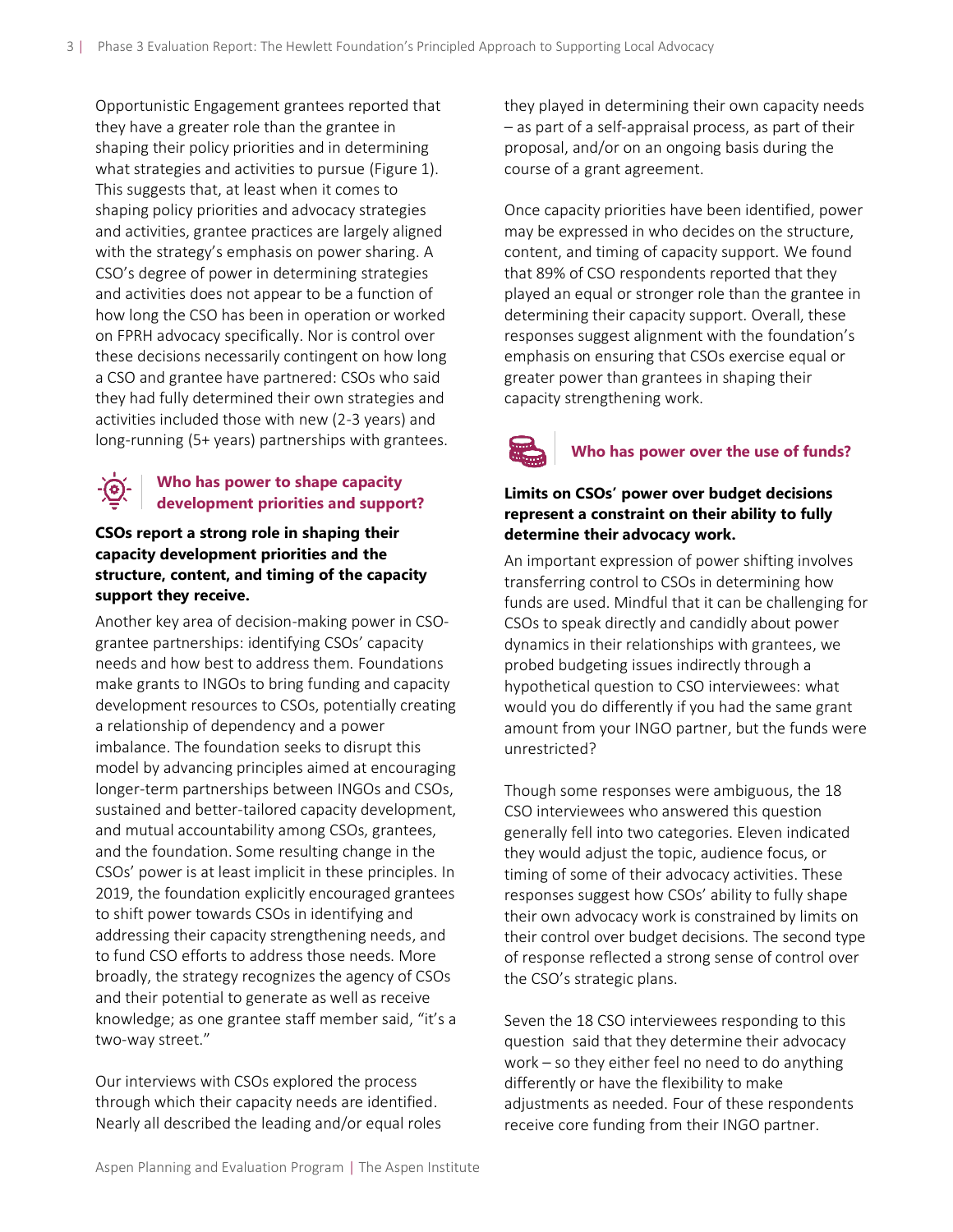#### **Is it possible to transcend the power imbalance of a funding relationship?**

#### **The inherent power imbalance of a funding relationship limits what some CSOs feel they can say or do.**

A few CSO interviewees explicitly pointed out how this power imbalance can constrain them. One queried whether "equal footing" in this kind of relationship is achievable, observing that "ultimately there will be one who has power over the other" and "there's always the feeling that we don't want to jeopardize" the relationship. This interviewee has "learnt the art of flexibility" in accommodating suggestions made by the grantee or other donors. Another CSO interviewee echoed this view, noting the need to work "in a spirit of diplomacy." He emphasized that "we know the context" while also underscoring that "you have to go along with what they say a bit." Another CSO interviewee felt she could not mention the need for longer-term and greater funding, describing a sense of being "disempowered" by the power dynamic. For fear of losing the funding, she would "rather complain to [my colleagues] and then shut up and do my work." This interviewee noted that CSOs need reassurance from their Hewlett grantee that they can raise concerns without jeopardizing the grant. But she also acknowledged that CSOs need to exercise their own power in raising these concerns and "know how to voice it."

When somebody is funding you, you feel like they have power over you. The power within us is not matching the power that they have over us. – CSO Partner

These comments reflect a systemic power imbalance: the grantee's control over whether or not CSOs receive funding influences what CSOs feel they can say or do, even in cases where CSO staff reported playing an equal or stronger role than the grantee in shaping their own advocacy work.



#### **Is power shifted through longer-term grant agreements?**

#### **There is little evidence that the foundation's five-year grants to Advocacy Partner grantees have translated into longer sub-grant agreements and a shift in power.**

In its research and strategy documents, the foundation identified the short duration of "project funding" to CSO sub-grantees as a fundamental constraint on their power. The strategy's third principle calls for "longerterm advocacy partnerships that strengthen and support local advocacy capacity." The foundation has conveyed its expectation that Advocacy Partners will make longer-term (at least two years) sub-grants to their CSO partners, mirroring the longer-term support the grantees receive from the foundation.

We were able to gather information about the duration of sub-grants or agreements from 14 of the 16 CSO interviewees associated with Advocacy Partners. Only four (29%) had two-year agreements. The remainder had agreements ranging from less than a year to 1.5 years. The evaluation team will explore what factors hinder Advocacy Partners from consistently providing longer sub-grant agreements.

# How do practices aligned with the strategy principles contribute to power sharing and power shifting in grantee-CSO relationships?

We observed **five areas of practice** relevant to power sharing and power shifting. These practices affect the degree of control and authority that CSOs have over their policy advocacy work and the capacity strengthening process.

**Practice #1. Increasing the degree of CSO autonomy and flexibility.** Control over the use of funds is especially important as an expression of power. One CSO noted that a shift from project funding to a core grant gave them "more power in decision making because we are not afraid that this would not be approved or that will not be approved." Grantee staff members also prefer being able to offer greater flexibility; as one commented: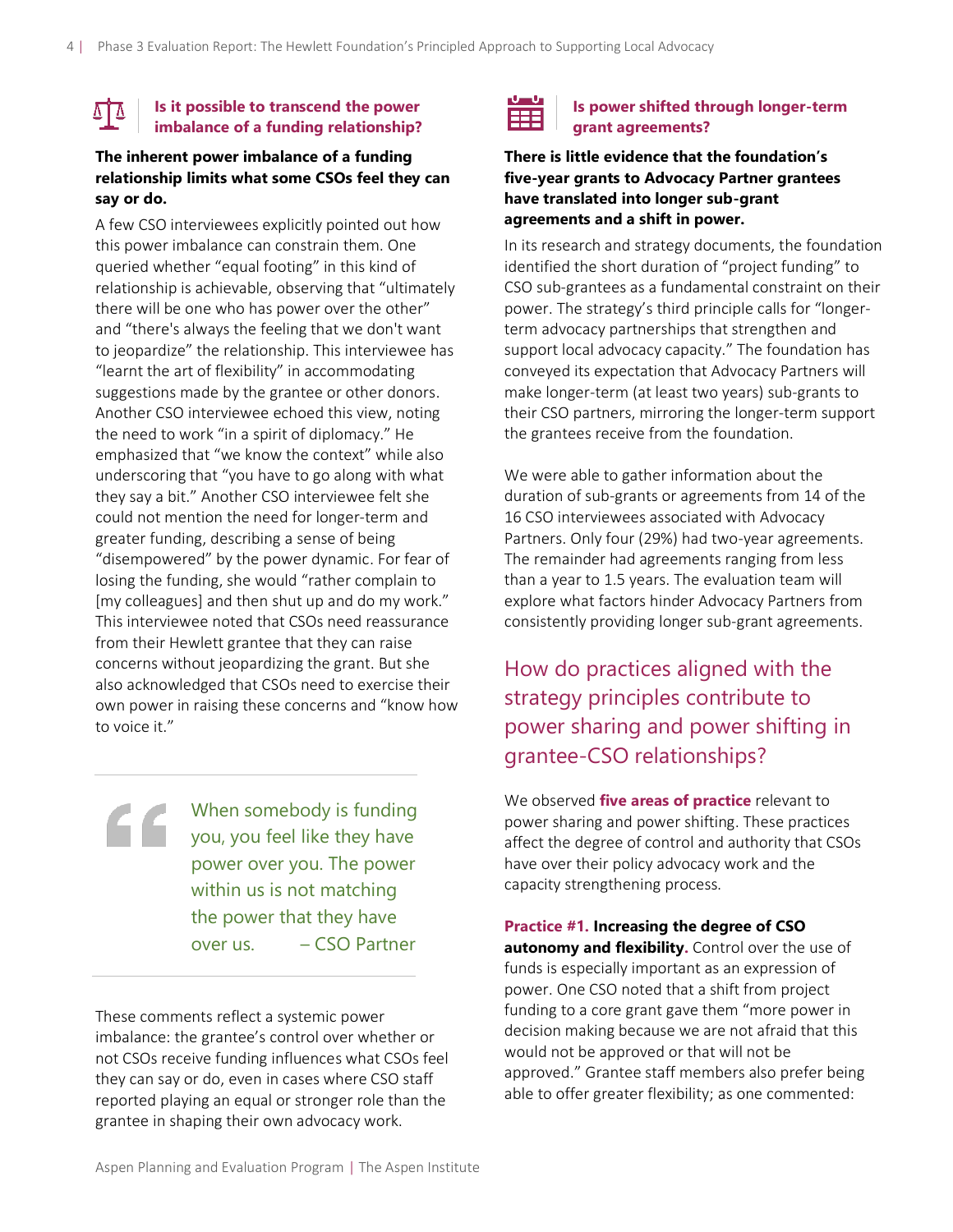"really the shifting of power is giving the partners the opportunity to really identify and decide how their money ... how this small grant is being spent." A related expression of power is the degree of flexibility CSOs have in adjusting as the work unfolds. As one CSO explained, grantee staff have "given us the space to pilot-test-refine as we go." Another noted that core support allows them to make the fast decisions that are sometimes required, without having to wait for approval.

#### **Practice #2. Increasing the duration of grant**

**agreements.** As noted, the foundation expected its longer-term support to the Advocacy Partners to result in sub-grant agreements of at least two years in length by this point in the strategy's implementation – an expectation that has not yet been met. CSOs underscore the value of longer-term support and encourage grantees to embrace the practice of longer grant agreements. As one CSO commented: "we are restricted by shorter grants (1, 2 years) which make it difficult to communicate (and act upon!) long term organizational objectives through [this partnership]."

#### **Practice #3. Resolving disagreements**

**collaboratively.** Disagreements offer a window into power dynamics between CSOs and grantees. CSOs reported cases in which they were able to voice their perspective and feel heard – either reaching mutually acceptable outcomes with the grantee or pursuing the CSO's preferred approach. In a few cases, CSOs expressed frustration or misgivings about the outcome of disagreements, suggesting that they were not able to exercise enough power over decisions.

#### **Practice #4. Demonstrating respect for the CSO.**

Consistent with the principle of mutual accountability, respectful interactions between CSO and grantee staff represent another area of practice in which power can be shared. CSOs highlighted how respect is conveyed through grantee communications – for example, in how promptly a grantee responds to a request from the CSO, or in how a grantee explains a grantmaking decision, especially termination of support. These respectful practices demonstrate the grantee's recognition of its obligations to its CSO partners.

[Grantee] responsiveness is **very important...** that is an indication of respect, because they are valuing you.

– CSO Partner

**Practice #5. Making internal organizational and cultural changes within grantee organizations to permit greater power shifting.** Grantees' internal complexities, practices, and norms can encourage or inhibit sharing and shifting power towards CSO partners. Foundation staff, for example, recognized that the "home office" of INGOs in the global North and their country or regional staff in sub-Saharan Africa may differ in how they interpret CSO needs and priorities. The home office may not fully reflect the field staff's perspectives when the home office negotiates with the foundation. The INGO may have accounting or sub-grant management norms and practices that discourage longer-term or general support to CSOs. The evaluation will explore this question in its next phase. Fully realizing the strategy's goal may require changes in norms, structures, and operations within grantee organizations.

# Power sharing and power shifting in the foundation's relationships with its grantees

Beyond the grantee-CSO relationship, our evaluation also addresses the balance of power between the Hewlett Foundation and its grantees. Throughout the first two phases of this evaluation, grantees have had opportunities "off the record" to comment on their relationship with the foundation. We have consistently heard praise for the foundation's "flexibility" and "responsiveness" in its dealings with grantees. In this phase, we asked grantee interviewees for specific evidence that the foundation was actually shifting power and authority towards grantees – again, on a notfor-attribution basis to encourage candor.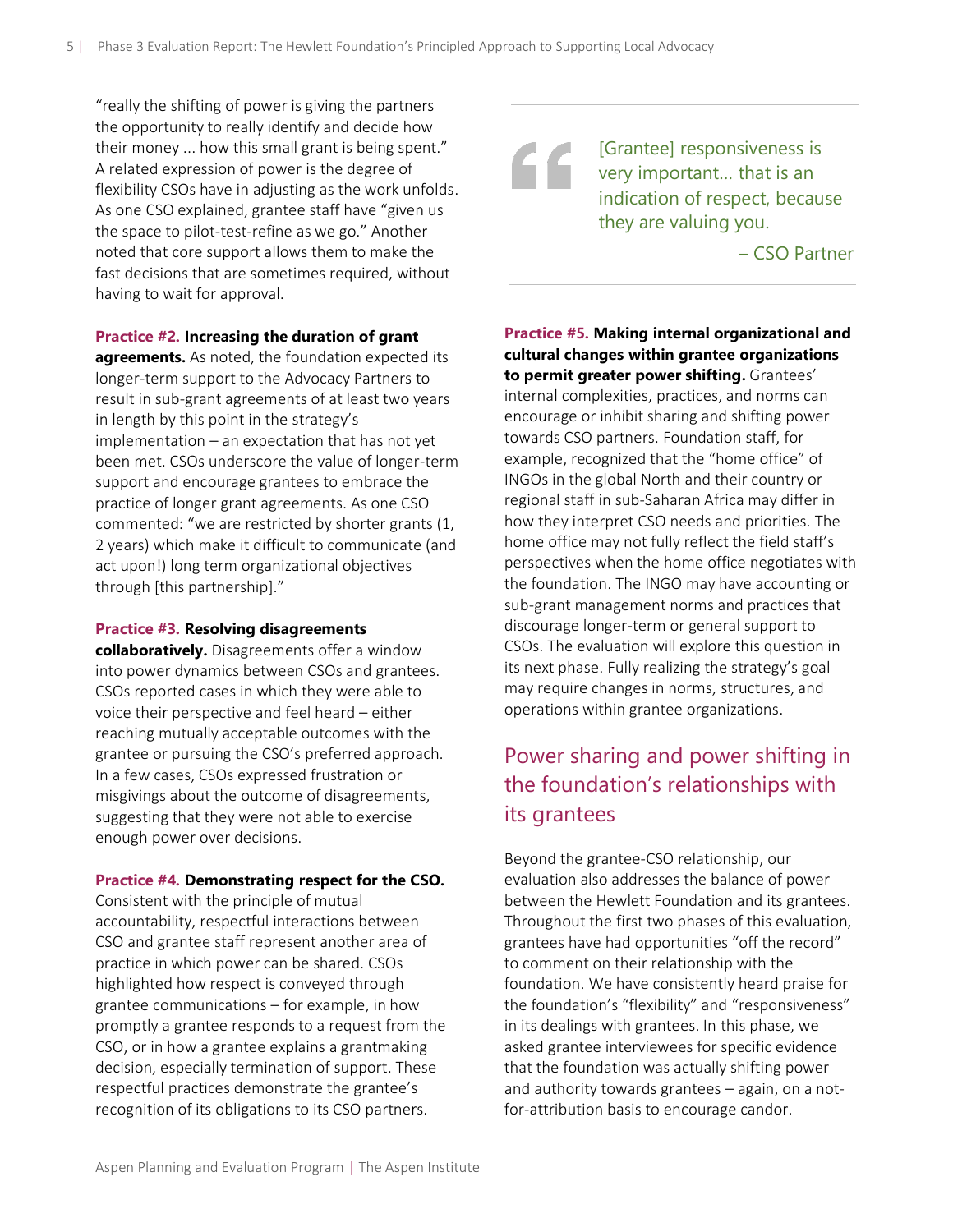One grantee said that the foundation's flexibility has enabled the grantee to innovate – and contrasted this with the inflexibility of other funders including bilateral or multilateral donors. Echoing this comparison, another grantee described other donors' requirements to "document every little single piece of money" as "soul crushing." These comments mirror the perspectives offered by CSOs about how power manifests in budget flexibility and autonomy. Two grantees observed that flexibility from the foundation trickles down to the level of flexibility that they, in turn, can offer CSOs.

A few comments point to ways in which grantees still feel power imbalances. For example, one experienced grantee staff member underscored the need for funders – including the Hewlett Foundation – to be more aware of how the power imbalance is always present in their interactions with grantees. Commenting on the foundation's annual convenings of grantees and CSOs, she observed: "the whole time you are deeply, deeply aware that… anything that you do that doesn't fall right could have massive impact on you and your entire organization." This power dynamic needs to be consistently and explicitly acknowledged, even as the foundation and grantees seek to shift power to CSO partners.

# CAPACITY STRENGTHENING

# CSO Perspectives on Capacity Strengthening Progress

We asked CSOs to identify three priority organizational or advocacy capacities they sought to strengthen during 2019. We then asked them to rate the extent to which they were able to strengthen each priority capacity, and to describe the capacity support that helped them strengthen each capacity, including naming the organizations involved in providing support.

#### **How much did CSOs feel they strengthened their priority capacities?**

**CSOs report a lot of progress on some of their priority capacities, but there is room for grantees to play a stronger role in supporting more progress on more priorities.**

An impressive 84% of CSOs said they strengthened at least one priority capacity "a lot" in 2019. These gains were reported by CSOs across the grantees, suggesting that CSOs across the portfolio made significant progress on at least one priority capacity. However, this still means that a substantial proportion of CSOs reported weaker gains on one or more of their priority capacities.

#### **Figure 2. Progress on Most Frequently Named Capacity Priorities**

| Specific areas of<br>capacity    | # of CSOs who strengthened<br>the capacity "a lot" |  |  |
|----------------------------------|----------------------------------------------------|--|--|
| Learning and<br>evaluation       | Mixed<br>progress                                  |  |  |
| Messaging and<br>communications  | Stronger<br>progress                               |  |  |
| Administrative<br>systems        | Stronger<br>progress*                              |  |  |
| Financial<br>resource base       | Mixed<br>progress                                  |  |  |
| Advocacy strategy<br>formulation | Mixed<br>progress                                  |  |  |

*Note: CSOs were asked to name their top three capacity priorities in 2019 and rate how much each had been strengthened: not at all, a little, or a lot. Data source: Phase 3 CSO survey and interviews.\* Two CSOs named two different capacities related to administrative systems and rated the level of progress as "a lot" for one and "a little" for the other.*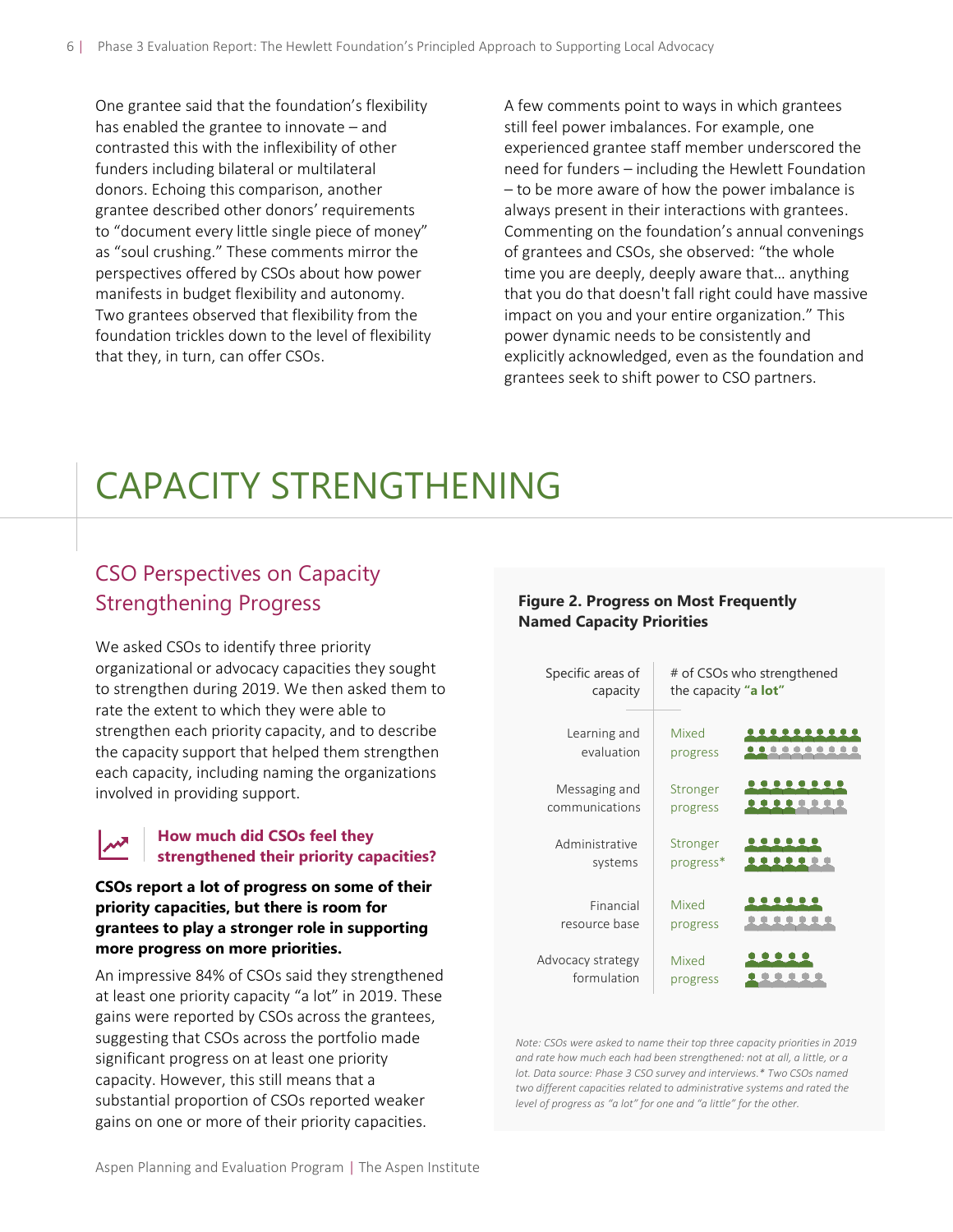For example, nearly a quarter (24%) of CSOs reported that they made no progress in strengthening at least one of their priority capacities.

CSOs reported an array of different sources of capacity support beyond their Hewlett grantee partner. So how much of the capacity strengthening progress (or lack of progress, in some cases) is attributable to the grantees? If we pool the 178 different capacity priorities named by CSO respondents, we find that 66% involved capacity support from a grantee. And within that sub-set of capacities for which these CSOs reported receiving support from a grantee, 74% were strengthened "a lot" in the CSOs' view. This suggests that the support CSOs received from grantees tended to be perceived as helpful in

[The grantee] supported our growth… We have really evolved from "just there" to a more structured organization.

– CSO Partner

boosting capacity. But there is perhaps room for grantees to provide support for a larger proportion of their CSO partners' capacity priorities. Grantees may lack the expertise to meet every capacity development need. But grantees can offer flexible funding and help CSO partners identify appropriate sources of capacity support.

## The Advocacy Accelerator's role in capacity strengthening

As an Africa-based and Africanrun organization, the Accelerator is an expression of the strategy's intention to shift power towards a vibrant CSO sector in sub-Saharan Africa. Established in 2017, the Accelerator is a young organization. Its purpose, reach, and impact – and its role in relation to other sub-strategy actors – is still evolving. It has a mandate and vision to provide resources and support for health and development advocacy in Africa. It serves a broader role in the African CSO ecosystem than we capture here. Our data speak only to how the Accelerator may contribute to capacity strengthening among CSOs in the Hewlett ecosystem.

**There remains much room to expand the Accelerator's reach within the Hewlett ecosystem.** Just under half (48%) of CSO survey and interview respondents indicated that they used the Accelerator in 2019, with Francophone CSOs particularly unlikely to have used it.

**Communication with Hewlett's INGO grantees can encourage greater CSO use of the Accelerator.** We heard some examples of communication between the Accelerator and INGO grantees. This contributed to the Accelerator's decision to waive workshop fees for grantees' CSO partners – an important step in addressing CSO concerns about resource barriers to participating in Accelerator offerings.

**CSOs value Accelerator activities aligned with the strategy's principles.** For example, CSOs highlighted the value of the Accelerator's efforts to share lessons learned and good practices among organizations doing similar work. CSOs also requested more tailored capacity support such as coaching or "learn by doing" approaches.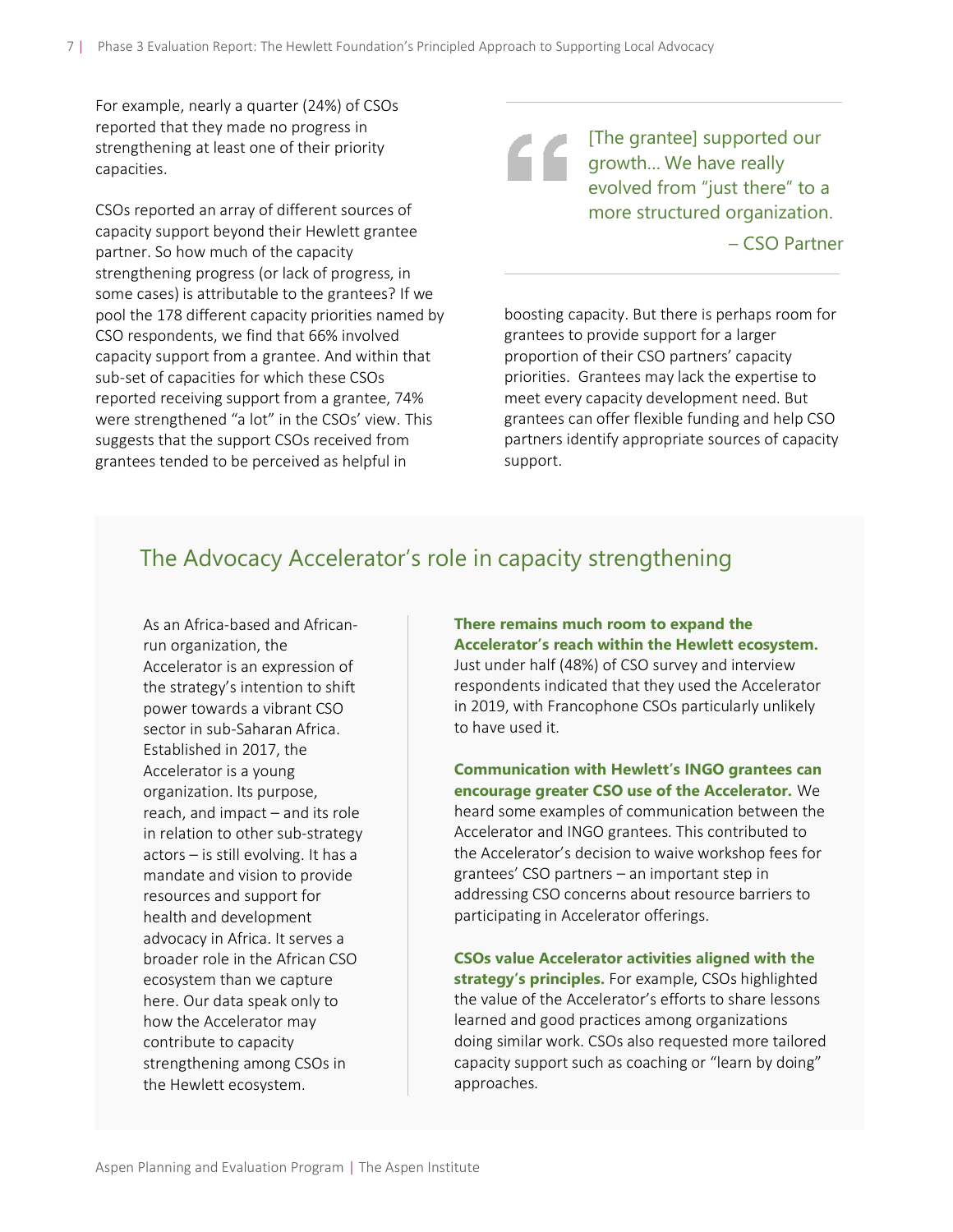#### **What were tangible benefits of the capacity support?**

#### **CSOs reported both shorter-term and longerterm benefits of the capacity support they received from grantees.**

We asked CSO interviewees to elaborate on how they applied or benefited from capacity support in cases where they felt they had strengthened a capacity a lot. CSO responses revealed both shorter-term and longer-term implications of capacity support.

For example, one CSO said that a resource mobilization training provided the skills needed to develop successful proposals for two new grants. Another described the value of the grantee's financial management training, which enabled the CSO to put financial accountability systems in place. These systems enabled the CSO to attract other funders. Another CSO described how a grantee helped them build a theory of change and an evaluation strategy, while core support from a different funder allowed them to hire a full-time monitoring, evaluation, learning, and sharing (MELS) staff person. This has enabled the CSO to use MELS for "thinking about what are we really learning, how are our programs improving out of this learning, what are we sharing?" – as opposed to thinking about MELS as "just a tedious thing that people do because it's required." More broadly, this CSO emphasized that core support from a grantee and a different funder has ensured "retention of staff, a happier working environment, just a stable organization."

Other CSO interviewees described the impact of capacity support on their advocacy work. For example, one CSO described the value of an external consultant engaged with grantee support. The consultant offered pointers, helping the CSO think about how to prioritize, how to engage, and whom to engage in order to "get quick wins." Another CSO credited the AFP Smart Advocacy tool with shaping how the CSO is doing its work: "At the back of our mind, we simply have to ask people, what is it that we want to achieve? Is this smart? Who is our target person?" A CSO described an even broader impact on its growth as an advocate: the grantee's remote and in-person advocacy

trainings enabled the CSO to "mature" to the point where "we can fly on our own wings."

# How do practices aligned with the strategy principles contribute to strengthened capacity?

Drawing on CSO responses to various survey and interview questions, we gleaned insights into how principle-aligned practices by grantees and CSOs may contribute to strengthened capacity – and what practices could be improved to deepen capacity gains. We discuss **six areas of practice** below.

# **Practice #1. Applying power shifting to the**

**process of determining capacity support.** The strategy's principles do not explicitly call for a locally driven process of capacity development. But if we extend the idea of power shifting to this domain, it could mean that the CSO is fully engaged in identifying its own capacity development priorities and proposing a process to address them. It could also take the form of unrestricted funding with which the CSO addresses its capacity development needs. Our data suggest that this is happening in some cases.

Greater CSO power in shaping capacity support can contribute to stronger capacity strengthening outcomes but does not guarantee success. Regardless of who chooses the provider, the support may be inadequate. Or the CSO might not follow up to implement potentially helpful changes due to the urgency of other work. Other aspects of the grantee-CSO capacity support relationship, discussed below, also influence how much progress CSOs can make in strengthening their capacity.

**Practice #2. Establishing capacity support relationships in which grantees are flexible and responsive thought partners.** Ceding greater control over capacity development priorities and delivery allows the CSO flexibility in "tailoring" technical assistance to its needs, consistent with the strategy's second principle. It is also consistent with this principle for grantees to offer technical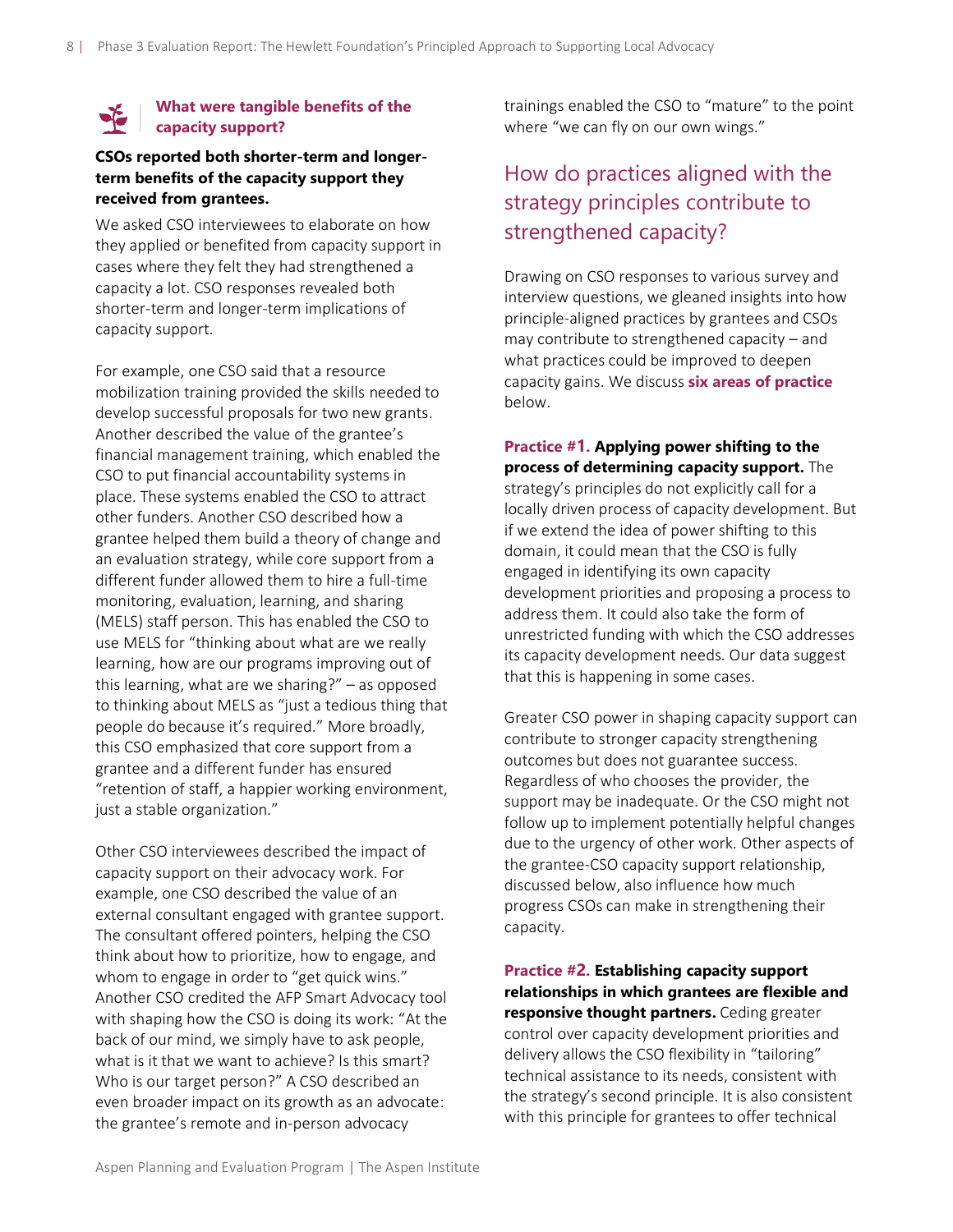assistance and advice that responds to CSO priorities and strategies as they evolve over time. Indeed, CSOs appreciate that grantees are flexible while also offering CSOs valuable suggestions and guidance. As one CSO put it: the grantee's advice is "always a conversation; it's never a top-down."

[Grantee] is our partner, not our **donor.** Because we have that relationship, we are very open to say "This is what we're going through. Can you support us in terms of our priorities?"

– CSO Partner

**Practice #3. Offering a thoughtful combination of technical support skills.** "Tailored" support consistent with the second principle requires diverse types and sources of technical support. In many cases, CSOs value the technical support provided by grantee staff. But sometimes an external consultant may be a better choice. In some cases, CSOs can identify consultants on their own; in others, CSOs may value help in identifying a high-quality consultant.

**Practice #4. Taking a longer view of capacity** 

**support.** The strategy's second principle also calls for "sustained" technical assistance. Grantee and CSO responses underscore that "sustained" support can take different forms. For example, one CSO interviewee commented that real capacity development requires support following the initial training, "after everyone goes away," to ensure that "the knowledge is really there." Another described the value of having a seasoned consultant who assists with multiple areas as part of a longer organizational development process, rather than multiple consultants who do one discrete activity and then leave.

Other CSOs described the longer-term nature of their relationship with a grantee. One characterized a grantee as a "long-haul partner…whether there's money or no money." In a similar vein, a grantee

noted that it continued providing support for conference participation to one CSO even when it was unable to offer a sub-grant, sustaining the relationship until it was able to offer more funding.

Longer-term grant agreements are another element of sustained capacity development support. As we noted above, a "power shift" can occur when CSOgrantee agreements are two or more years in length. CSOs specifically flagged the value of longer-term agreements for developing capacity and for realizing impact as a result of advocacy efforts.

**Practice #5. Providing support that can be used** 

**for staff salaries.** Support for salaries and staff positions helps CSOs retain qualified staff and apply the capacities they develop more fully. One CSO underscored that funding for personnel is critical so that there is a person in place to actually carry out the tasks for which the CSO has received training and support. One CSO respondent commented: "sometimes when you talk to [other] donors, it's almost like they think the project might run itself."

**Practice #6. Providing opportunities to share** 

**and learn.** Consistent with the strategy's fifth principle, CSOs underscore the value of opportunities to share and learn from one another. CSOs value meeting counterparts from their own country and others. One commented: "There are certain strategies or certain implementation models that you find are either new or advanced." Convenings of CSO partners of a single INGO can also help level the playing field and perhaps partially address the imbalance of power in the capacity development relationship; as one CSO noted, bringing CSOs together can give them the courage to "speak out" to INGOs and other funders.

The foundation's convening role can also contribute to more meaningful exchanges among CSOs and between CSOs and grantees. A few CSO respondents specifically suggested that the foundation's convenings should include more CSO participants and more CSO participation, expanding their potential roles at the convening. These convenings and others can also facilitate mutual support and information sharing among grantees.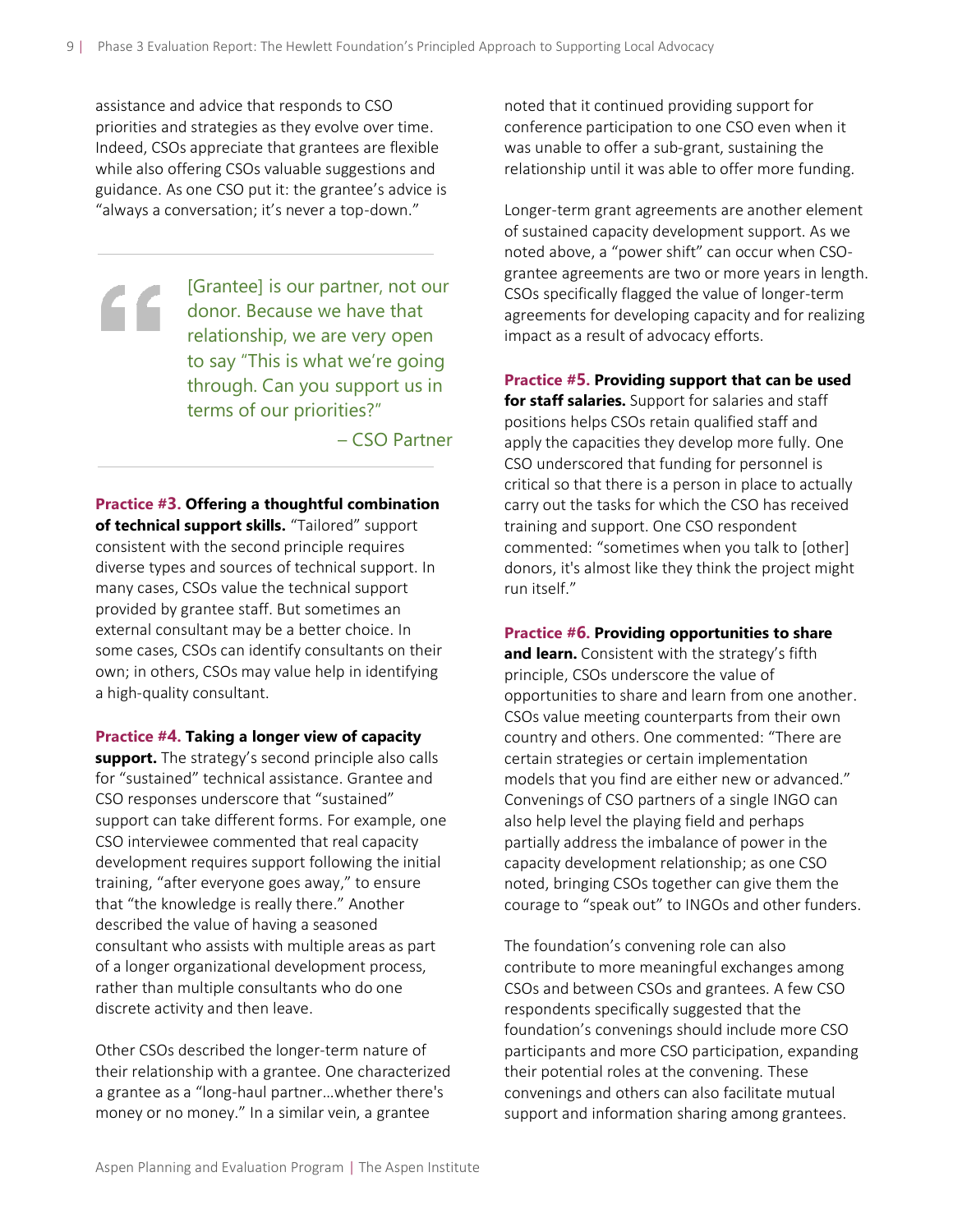# ADDITIONAL VALUE OF PARTNERSHIPS

# The value of grantee-CSO partnerships beyond capacity strengthening and funding

In this section, we explore whether grantee-CSO partnerships yield additional value for CSOs – beyond the funding and capacity strengthening that grantees provide. In our interviews, we posed this question directly to CSOs and grantees. Three key areas of benefit emerged.

#### **Benefit #1. Grantees play a role in connecting CSOs to other potential funders.** CSOs

mentioned ways in which grantees help support their connections with other funders. For example, grantees can make introductions to contacts at other funding organizations and provide help with proposal development. This can make an important contribution to a CSO's capacity to mobilize resources. As one CSO remarked, a referral to a potential funder may not help if the CSO does not have the human resources – or perhaps the support with proposal writing – needed to respond to requests for proposals.

#### **Benefit #2. Grantees enable CSOs to participate in national, regional, or international**

**conferences or forums.** CSOs cited participation in conferences and other forums as a significant opportunity for learning and organizational or individual growth. More than two-thirds of CSO interviewees mentioned participation in a meeting at the national, regional, or global level as a benefit of their relationship with a Hewlett Foundation grantee. CSOs value these opportunities for purposes of learning from others, sharing their insights, sharpening presentation skills, gaining visibility, and making connections with funders and with other CSOs.

**Benefit #3. Grantees help CSOs connect to other CSOs virtually or in-person.** As noted in the previous section, CSO interviewees described the value of connecting with other CSOs and networks for purposes of information sharing, mutual learning, and joint project development. Support for travel to gatherings of other CSO partners, or to broader conferences, encourages CSOs to adapt and share programmatic ideas across very different countries and contexts.

#### **How do these benefits align with the strategy?**

#### **CSOs and grantees offer insights into how these benefits reflect and contribute to power shifting or sharing.**

Invitations to national, regional, or international forums can contribute to a shift of power towards CSOs, particularly when grantees support or provide opportunities for CSOs to be on the dais or at the podium, or to have a voice at decision-making tables. Meaningful participation for CSOs means that grantees recognize them as equal partners in shaping the content, directly contributing their perspectives and experiences – and not just "telling their stories" or filtering their contributions to fit the parameters set by grantees or others. One CSO interviewee commented that if the CSO is only sponsored to attend, "you don't feel like you participated." These opportunities also promote South-South and South-North information sharing, further eroding the image of northern actors as the sole sources of expertise filling a supposed "deficit" in the global South.

Sharing access to relationships and information may contribute to power sharing as well. For example, one CSO respondent noted that INGOs have relationships and access to information that CSOs may lack. He valued the connections that the INGO could offer, including invitations to join the INGO in briefing officials at the Ministry of Health or elsewhere. The CSO reported feeling excluded from such meetings, even recently.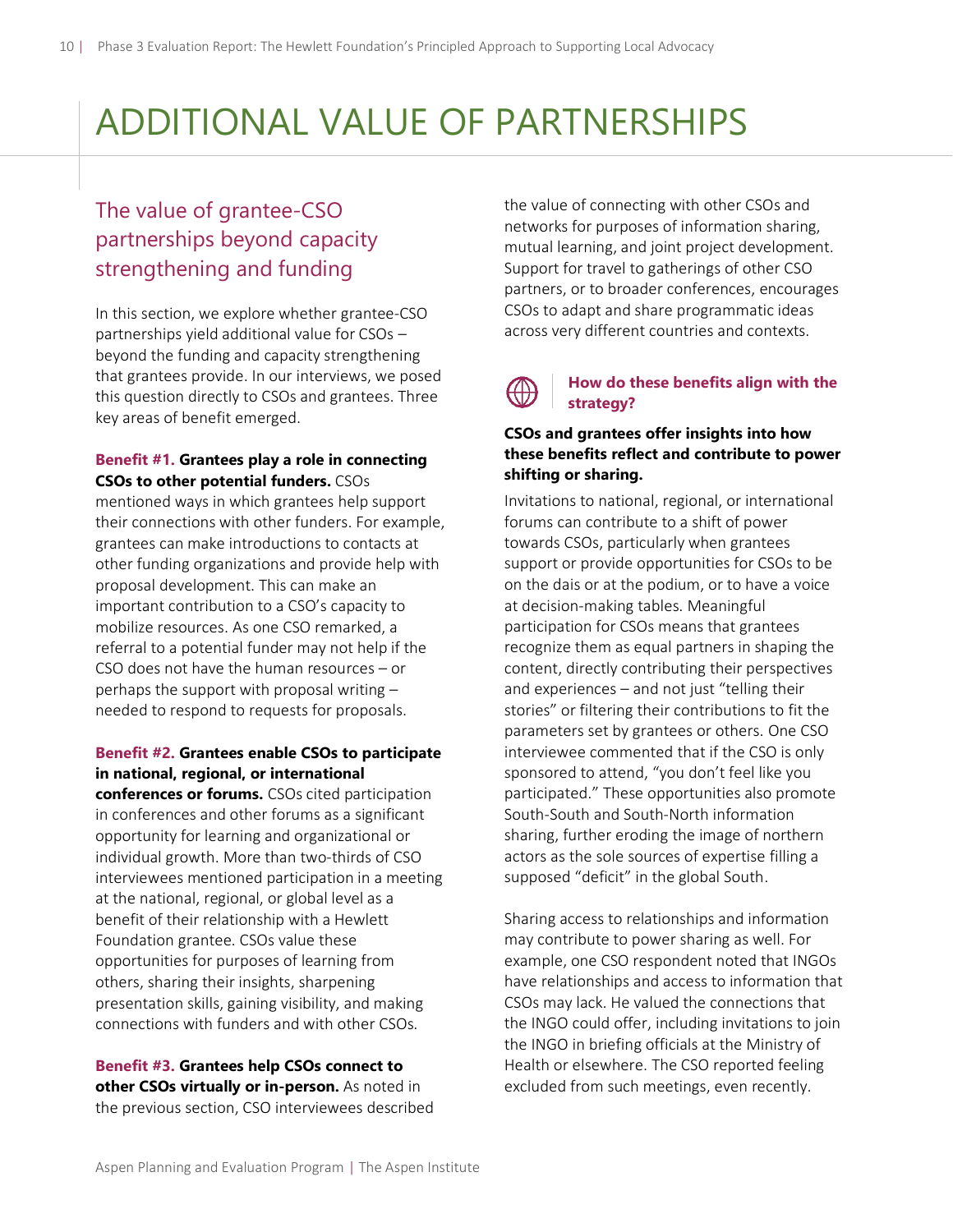# How the Hewlett Foundation's direct grantmaking model compares to the intermediary model

The foundation's strategy primarily focuses on an "intermediary model" of grantmaking in which resources flow through INGO grantees to CSO partners. But starting in 2019, the foundation decided to include direct grants to CSOs based in the region, starting with two CSOs – the Center for Health, Human Rights and Development (CEHURD) and the Forum for Women in Democracy (FOWODE) – introducing a "direct grantmaking" model into the strategy. The Advocacy Accelerator occupies a different niche as part of the original strategy design, but it is also an Africa-based CSO in its own right.

The foundation's relationship to these CSO grantees – and their role in achieving the foundation's goal for this strategy – is evolving. In this phase of the evaluation, we gathered preliminary insights into how the direct grantmaking model compares to the intermediary model. We observe some similarities – as well as some differences – in how they contribute to power sharing and capacity strengthening. We will explore the roles of these two grantmaking models in greater detail in the final phase of this evaluation.

#### **Comparative observation #1. Unrestricted core support brings welcome flexibility.**

Interviews with staff of the Advocacy Accelerator, FOWODE, and CEHURD point to benefits associated with unrestricted support from the foundation. General support means that the CSO can maintain its overall strategy, including its existing policy priorities, and has a freer hand in addressing capacity development needs. In this sense, the foundation's support is welcome for the same reasons that general operating support is welcomed by the handful of CSOs who receive it from foundation grantees.

#### **Comparative observation #2. Organizational Effectiveness grants contribute to power shifting and capacity strengthening.**

Beyond core support, the Hewlett Foundation offers the opportunity to apply for separate [Organizational Effectiveness](https://hewlett.org/strategy/organizational-effectiveness/) grants. In one CSO grantee's experience, this is a unique opportunity "where you actually just get resources to spend in your institution. I've never seen it for the years that we've been doing fundraising." Another CSO grantee appreciated that the Organizational Effectiveness grants are "demand driven, rather than someone coming and saying: 'Maybe you should focus in these areas.'" Flexibility to shape the capacity strengthening work – and the ability to dedicate funds for this purpose – represents an important form of power shifting.

#### **Comparative observation #3. The Hewlett Foundation plays some (but not all) of the supportive roles that INGOs play.**

We observed some similarities and differences in the supportive roles that an INGO vs. the foundation might play in relation to a CSO partner. One similarity: CSOs noted that the Hewlett Foundation offers helpful strategic advice without being top-down or directive. This is consistent with one of the principle-aligned practices that CSOs valued in their partnerships with INGO grantees. We also heard an example of the Hewlett Foundation's role in encouraging donors to support one of the CSO grantees.

One CSO grantee did, however, emphasize a fundamental difference in a CSO's relationship with an INGO vs. the foundation. In that CSO's view, INGOs bring technical expertise and mentoring that can help a CSO become "ready as an institution to receive direct funding" and put it to good use. This surfaces significant questions: Which CSOs should receive direct funds from a foundation? What criteria should a funder use to evaluate when a CSO would benefit more from an INGO partnership than from direct support? When might it benefit from both models simultaneously? We hope to explore these questions in the evaluation's final phase.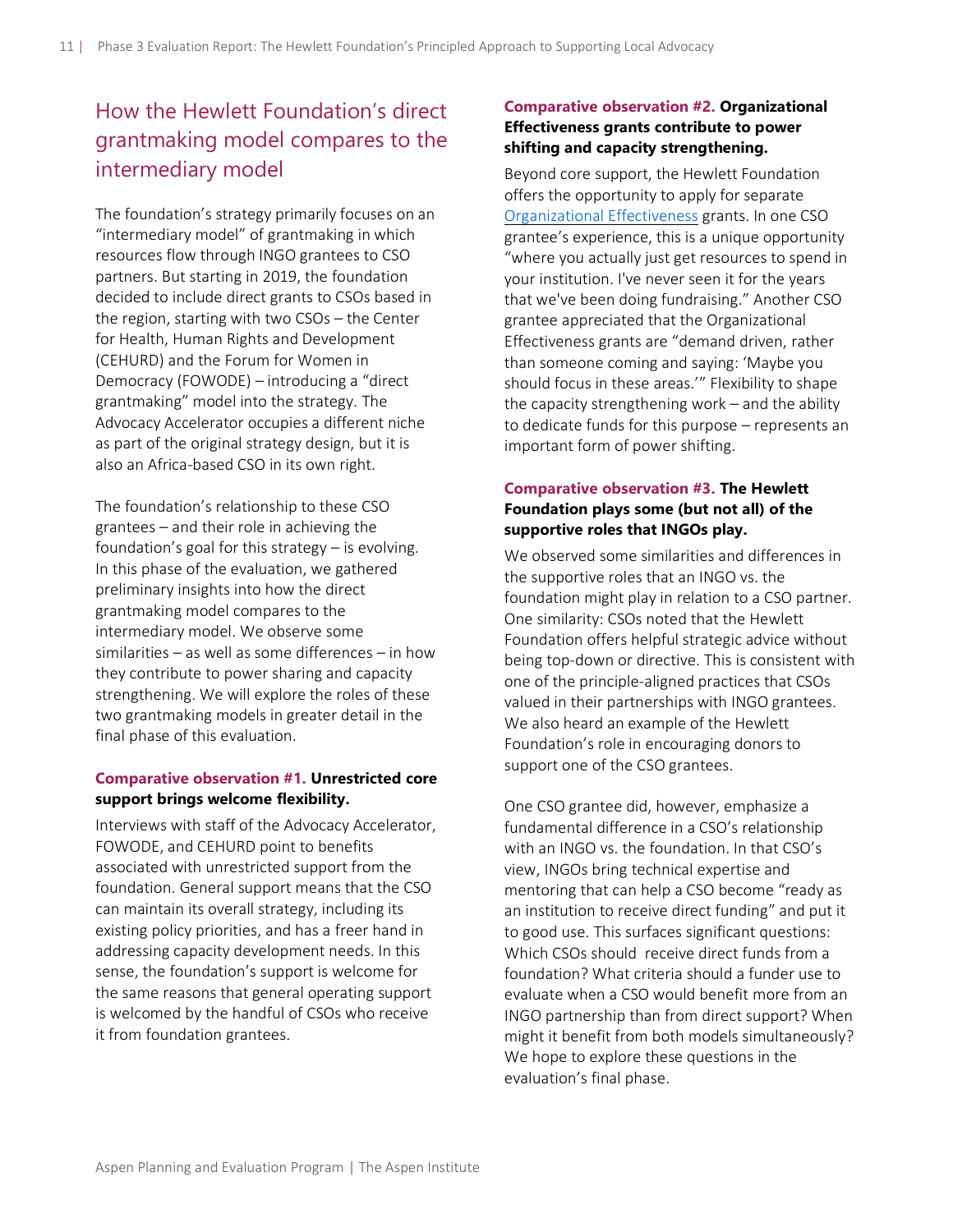# RECOMMENDATIONS



Based on our findings, we offer a set of recommendations for the foundation, grantees, and CSO partners to consider as they manage their relationships in the coming year. We also describe some lessons learned and next steps for the evaluation team.

### Grantees

**Core support:** Set as a norm providing general operating support with no or fewer restrictions on the use of funds, based on confidence in the CSO's ability to provide sufficient governance and accountability. Relinquishing budgetary control and providing flexibility represent a key expression of power sharing.

**Principle-aligned relationships:** Cultivate a responsive relationship with a long-term orientation. Grantees can provide guidance and accompaniment, without using their funding power to dominate decision making. They should strive to maintain supportive relationships in the long term – even at times when funding is unavailable. And they can actively disrupt power imbalances by encouraging CSOs to push back if they have reservations about the terms of the grant agreement or the process through which decisions are made (or disagreements resolved).

**Mutuality:** Recognize that the grantee-CSO partnership is a "two-way street" in which contributions and obligations flow in both directions. CSOs are contributing to the grantee's knowledge and advocacy goals at the same time as the grantee is contributing to the CSO's capacity strengthening efforts. Likewise, both actors have obligations to one another – which can be navigated effectively through respectful and timely communications.

**CSO-driven capacity support:** Consult with each CSO on its capacity development priorities and on ways to strengthen the capacity support provided to CSOs – including feedback on how to facilitate stronger progress on key organizational development priorities like a CSO's financial resource base and evaluation and learning capacity.

**CSO profile:** Continue and/or expand support for CSOs' speaking roles virtually or in-person at national, regional and global forums to ensure that CSO voices are heard.

**Advocacy Accelerator use:** Identify opportunities for the Advocacy Accelerator and INGO grantees to coordinate in ways that deepen CSOs' access to the practical, user-friendly capacity strengthening resources they need and value from the Accelerator.

**Internal changes:** Consider changes in internal structures, culture, and norms that would permit more flexibility in relationships with local CSOs. This may have particular implications for INGOs with "country offices" or a tradition of "project funding."

### The Hewlett Foundation

**Direct grantmaking model:** Use the direct grants to two CSOs – FOWODE and CEHURD – to consider what criteria to apply in future decisions about providing direct support to CSOs.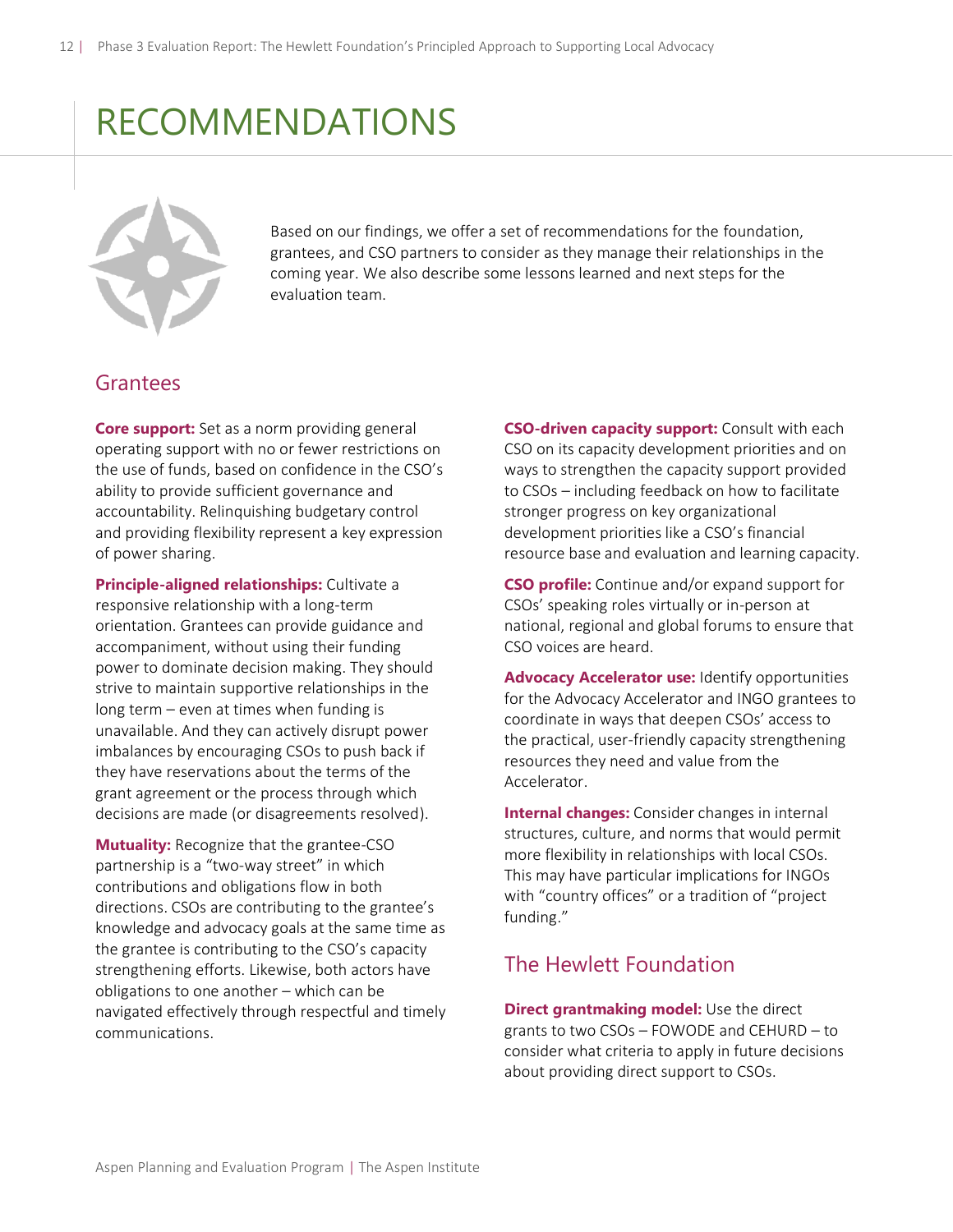**INGO guidance:** Develop guidelines for the foundation's practices in including INGO grantees' "home office," "country office," and CSO perspectives in proposal development where relevant. Ask INGOs whether internal practices and norms support longer-term and unrestricted sub-grants to CSOs.

**Advocacy Accelerator:** Communicate the foundation's expectations or hopes that grantees might work with the Advocacy Accelerator where appropriate to strengthen the capacity of CSOs. Encourage the Accelerator to continue its outreach to Francophone as well as Anglophone CSOs in the "Hewlett ecosystem," providing easy access to practical strategic guidance and tools.

**CSO participation:** Continue and perhaps deepen the foundation's efforts to incorporate CSO participation during key meetings or gatherings when the sub-strategy principles are discussed. This includes CSO participation in the foundation's meetings with grantees as they develop and refine their proposals – a practice begun in 2019. And it includes exploring potential ways to expand CSO participation in virtual or in-person convenings organized by the foundation for its grantees and CSO partners.

Intentional inclusion of CSOs in these meetings and gatherings promotes power sharing by enabling more CSOs to discuss and reflect on the principles and their implementation, and by enabling CSOs to provide feedback directly to the foundation. At the same time, the foundation should continue to be mindful that its presence does affect the power dynamics "in the room."

**Funders:** Use the foundation's influence in the funding community more actively to promote the strategy's principles to other funders focused on advocacy, power shifting, and capacity development.

### CSO Partners

**Agreement length:** Ask grantees for longer-term agreements – especially if the grantee is one of the Advocacy Partners.

**Capacity development planning:** Communicate with grantees about capacity priorities – including emerging priorities or needs, as well as other potential sources of support to meet these needs. This will contribute to the grantee's ability to provide responsive and thoughtful support.

**Budgetary power:** Ask grantees for more budget flexibility and more control over capacity development support – provided the CSO trusts that this request will not jeopardize its funding.

**Feedback:** Offer specific feedback to the INGO grantees and to the Advocacy Accelerator on how to potentially strengthen the content, value and impact of their capacity support.

### Evaluation Team

**Power dynamics:** Recognize the power dynamics inherent in our own interactions with stakeholders, including the foundation.

**Qualitative insights:** Continue to emphasize qualitative data collection methods, which have proven most effective in soliciting the level of nuance needed to understand complex processes of power sharing and capacity strengthening.

**Constraints and incentives**: Gain a better understanding of why grantees do or do not align their practices with the strategy principles, including longer-term sub-grant agreements and larger budgets.

**Products:** Solicit grantee and CSO perspectives on what evaluation products or insights they would find most valuable, useful, and practical.

**Goal definition:** Gather input from grantees and CSOs about what would constitute a healthy and vibrant CSO advocacy sector via the foundation's current strategy refresh process and via the next and final phase of this evaluation.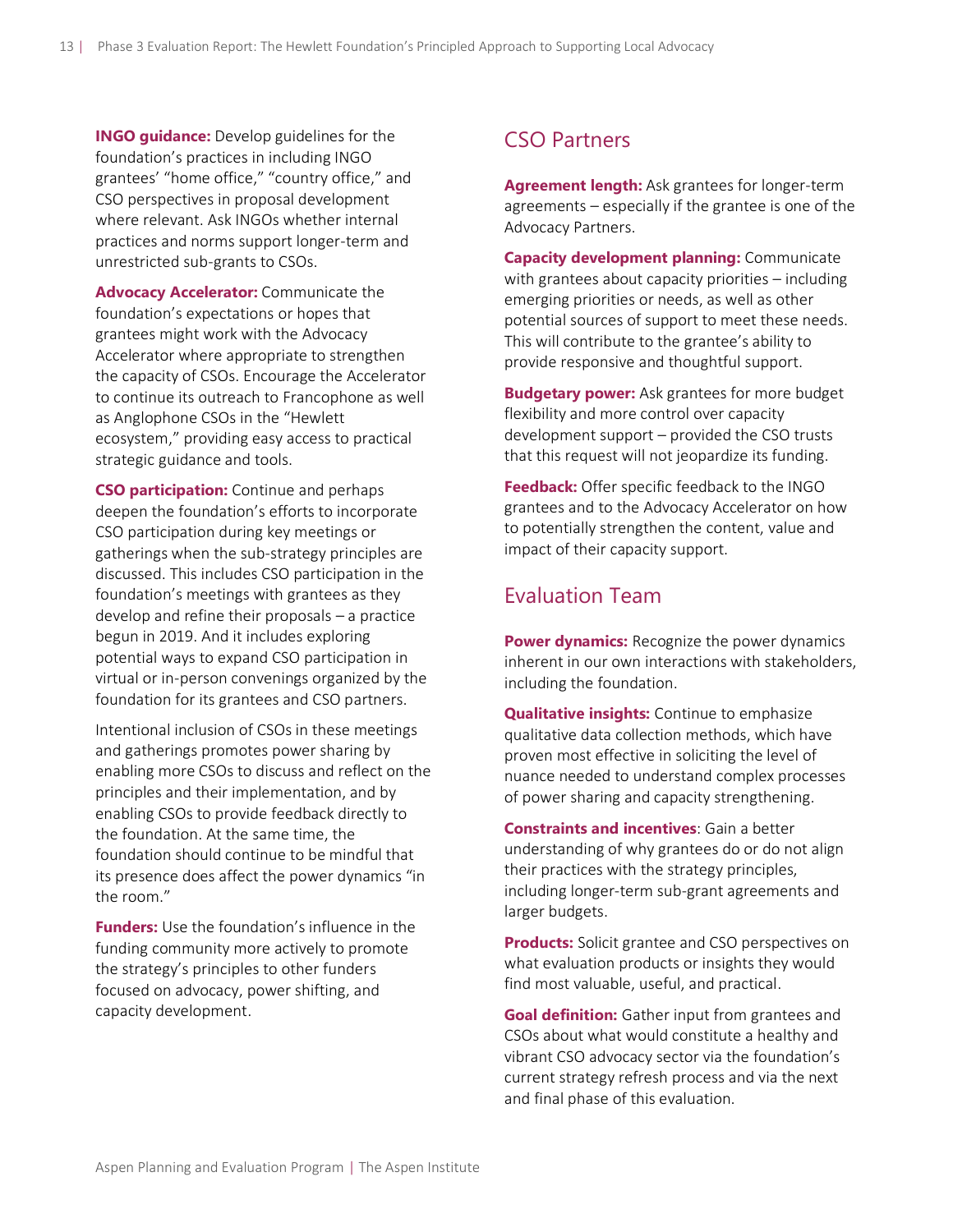# ACKNOWLEDGEMENTS

We are grateful to staff of the Hewlett Foundation, grantees, and CSOs for the time and insights they have shared during this phase of the evaluation. Their thoughtful contributions to the evaluation have enabled us to explore sensitive questions around power dynamics and nuances in the capacity strengthening process. Special thanks to Althea Anderson and Amy Arbreton at the Hewlett Foundation for their commitment to collaboration, learning, and sharing lessons. We look forward to continuing to learn from – and with – the foundation, grantees, and CSOs in the upcoming final phase of the five-year evaluation and learning process.

# APPENDIX

I

## Evaluation Questions in Phase 3

- 1. To what extent is there evidence of power shifting and power sharing among sub-strategy actors – i.e., the foundation, grantees, and CSO partners? Among whom are any shifts in power occurring? In what ways do practices that align with the sub-strategy principles contribute to power shifting and sharing? What practices do not help – and why? What factors enable or inhibit power shifting and sharing?
- 2. To what extent and for whom is there evidence of strengthened capacity? In what ways do practices that align with the sub-strategy principles contribute to strengthened capacity? What practices do not help strengthen capacity – and why? What are other enabling or inhibiting factors?
- 3. Beyond the funding and technical assistance that CSOs receive from Hewlett's INGO grantees, how and to what extent does a CSO gain value from its relationship with the grantees? How does that model compare to the model of the foundation's direct grantmaking to CSOs?

### Evaluation Methods

Our Phase 3 findings draw on confidential in-depth interviews with 25 CSOs conducted in late 2019 and early 2020. These interviewees encompass CSO partners of the four Advocacy Partners and of seven Opportunistic Engagement grantees, as well as the two direct CSO grantees.

To increase the breadth of CSO perspectives included in Phase 3, we supplemented the interviews with confidential survey responses from 37 additional CSOs, including CSO partners of two more Opportunistic Engagement grantees. Conducted in late 2019 and early 2020, the survey intentionally included a sub-set of the interview questions, permitting us to pool insights from the two modes of data collection. The combined total of 62 CSO interviewees and survey respondents represents a 53% response rate among the 117 CSOs invited to participate in Phase 3.

We also conducted interviews with program staff associated with the INGO grantees and the Advocacy Accelerator, as well as two members of the Hewlett Foundation staff. The APEP team also drew on insights gathered through observation of interactions among grantees, foundation staff, and CSOs during a convening organized by the foundation in October 2019 in Saly, Senegal.